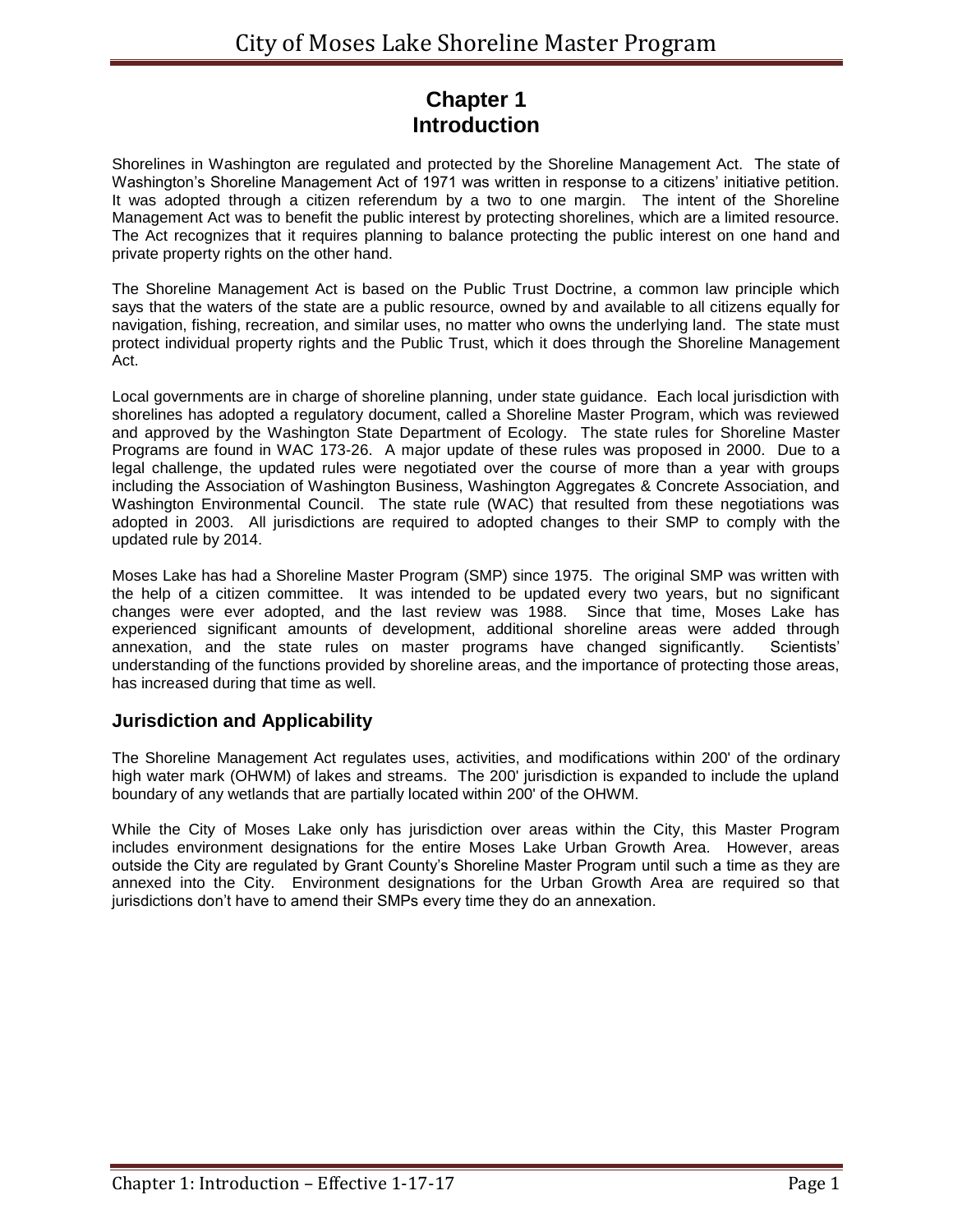#### **Shoreline Master Program Update Process**

Since planning works best when you know what you are planning for, one of the state requirements of a shoreline master program update is to develop an inventory of the natural characteristics and land use patterns of the shorelines. The inventory data is used to classify segments of the shoreline into "environment designations", which are similar to zoning designations. Regulations specific to each environment designation are developed, along with policies and regulations for specific shoreline uses and modifications.

The City has learned from past experience that when state funding is offered to help jurisdictions comply with state mandates, there is never enough funding for all jurisdictions. Therefore, when the Department of Ecology offered grant funding in 2004 for updating of shoreline master programs, the City applied for and received a grant. Part of the grant money was used for a shoreline inventory by Geo-Ecology Research Group of Central Washington University. The inventory consisted of compiling, mapping, and analyzing information including zoning, land use, docks, bulkheads, wetlands, soil permeability, etc. The remainder of the grant money was used for Highlands Associates of Okanogan to take the shoreline inventory and analysis, state Shoreline Master Program guidelines, work by Moses Lake's Shoreline Citizen Advisory Committee, and Planning Commission input to create drafts of the regulatory chapters of the SMP update. At the end of that process, the draft SMP was not yet acceptable to either the state or the local citizens and Planning Commission, so staff continued to refine the draft SMP as workload allowed. A number of public meetings were held, with opportunities to comment on and participate in the update process. See Chapter 2 for the specifics of the public participation process that was followed for the update of the SMP.

### **Relationship to Other Plans and Regulations**

In addition to compliance with the provisions of the Shoreline Management Act of 1971 and the state Shoreline Guidelines (WAC), the City of Moses Lake Shoreline Master Program is required to be consistent with local plans and policy documents, specifically the City of Moses Lake Comprehensive Plan and the City's critical area regulations (critical areas are defined by the state as wetlands, fish and wildlife habitat, steep slopes, flood plains, and aquifer recharge areas). The Master Program must be consistent with the regulations developed by the City to implement its plans, such as the zoning code and subdivision code, as well as regulations relating to building construction and safety.

Uses, developments and activities regulated by this Master Program may also be subject to the provisions of the City of Moses Lake Comprehensive Plan, the Washington State Environmental Policy Act (SEPA: RCW 43.21 and WAC 197-11), the City of Moses Lake Municipal Code, and various other provisions of local, state, and federal law, as may be amended. Project proponents shall comply with all applicable laws prior to commencing any use, development, or activity.

In the event a conflict occurs between provisions of this Master Program and the laws, regulations, codes, or rules of any other authority having jurisdiction within the City, the regulations that provide more protection to the shoreline area shall apply, except when constrained by federal or state law, or where specifically provided otherwise in this Master Program.

An applicant applying for a permit from the City is required to be in compliance with all other local, county, state, regional, or federal statutes or regulations, which may also be applicable to such development or use.

At the time of an initial inquiry or when a permit application is submitted, the Shoreline Administrator should inform an applicant of those regulations and statutes that may also be applicable to the proposed project to the best of the Administrator's knowledge, provided, that the final responsibility for determining the applicability and complying with such other statutes and regulations shall rest with the applicant.

Other activities that could occur along the shoreline (disposing or spilling/releasing of regulated or hazardous waste products, use of pesticides, activities within wetlands) may require other permits, review, or approval not identified here.